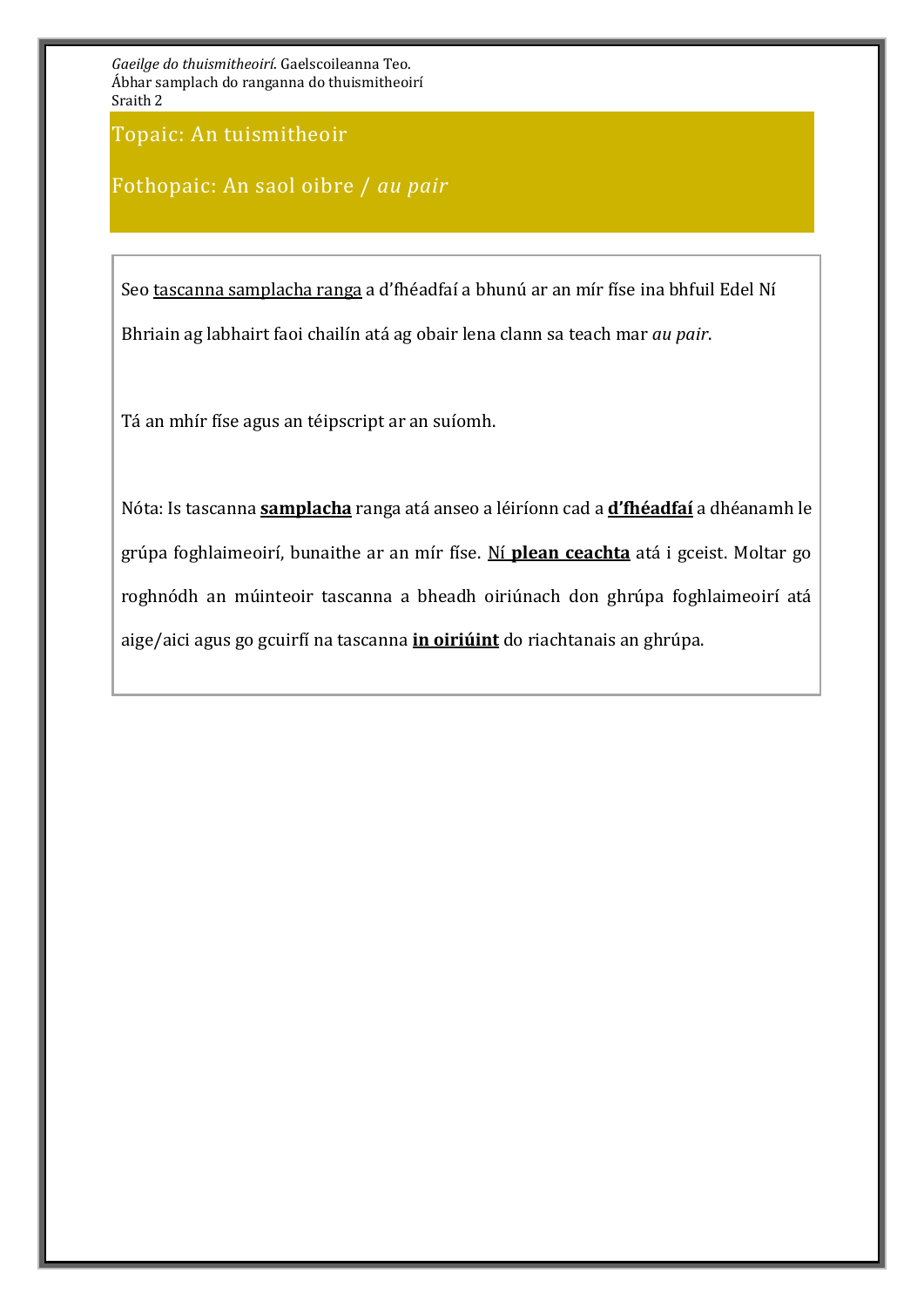# Treoracha don Mhúinteoir

### **Tasc samplach 1: Stór focal**

Beidh na foghlaimeoirí ag éisteacht ar ball le hEdel Ní Bhriain ag caint faoi *au pair* atá ina cónaí lena clann. Tá an mhír físe agus an téipscript ar an suíomh.

Mínigh cé agus cad leis a bheidh siad ag éisteacht.

Scaip an bhileog 'Stór Focal: Cúrsaí Oibre' agus cuir gach beirt ag obair le chéile chun na colúin a cheangal. Nuair a bheidh siad réidh, pléigh stór focal breise a d'fhéadfadh a bheith ag teastáil uathu.

### **Tasc samplach 2: Éisteacht**

Scaip an bhileog 'Lá Macarena: Éisteacht'. Mínigh do na foghlaimeoirí go mbeidh siad ag éisteacht le hEdel Ní Bhriain ag caint faoi *au pair* darb ainm Macarena atá ina cónaí lena clann. Seinn an mhír agus cuir na foghlaimeoirí ag obair ar na tascanna. Tá na habairtí bunaithe ar struchtúir a chothaíonn deacrachtaí d'fhoghlaimeoirí go minic: (i) 'réiteach le' (ii) 'freastal ar' (iii) 'bualadh le'. Má tá am ann, iarr orthu a gcuid abairtí féin a chumadh ag baint úsáide as na struchtúir sin.

### **Tasc samplach 3: Ag plé cúram leanaí**

Gearr amach an tasc ar an mbileog 'Aire do na páistí: Tasc'. Cuir na foghlaimeoirí ag obair i ngrúpaí de thriúr nó de cheathrar chun na socruithe éagsúla ar an mbileog a phlé. Nuair a bheidh siad críochnaithe, spreag plé ranga.

D'fheadfaí forbairt bhreise a dhéanamh ar an tasc trí iarraidh ar na foghlaimeoirí tasc beag scríbhneoireachta a dhéanamh ina scríobhann siad na buntáistí nó na míbhuntáistí a bhaineann le ceann amháin de na socruithe.

#### **Tasc samplach 4: Ag cuardach feighlí**

Scaip an bhileog 'Ag cuardach feighlí: Tasc'. Cuir na foghlaimeoirí ag obair i mbeirteanna chun an ríomhphost a léamh agus chun an plé a dhéanamh. Tabhair deis dóibh ina dhiaidh sin a gcuid scéalta a roinnt leis an rang.

Ansin cuir ag obair iad ar Chuid B. Chomh maith leis an bplé, spreag iad chun liosta scríofa a chur ar fáil.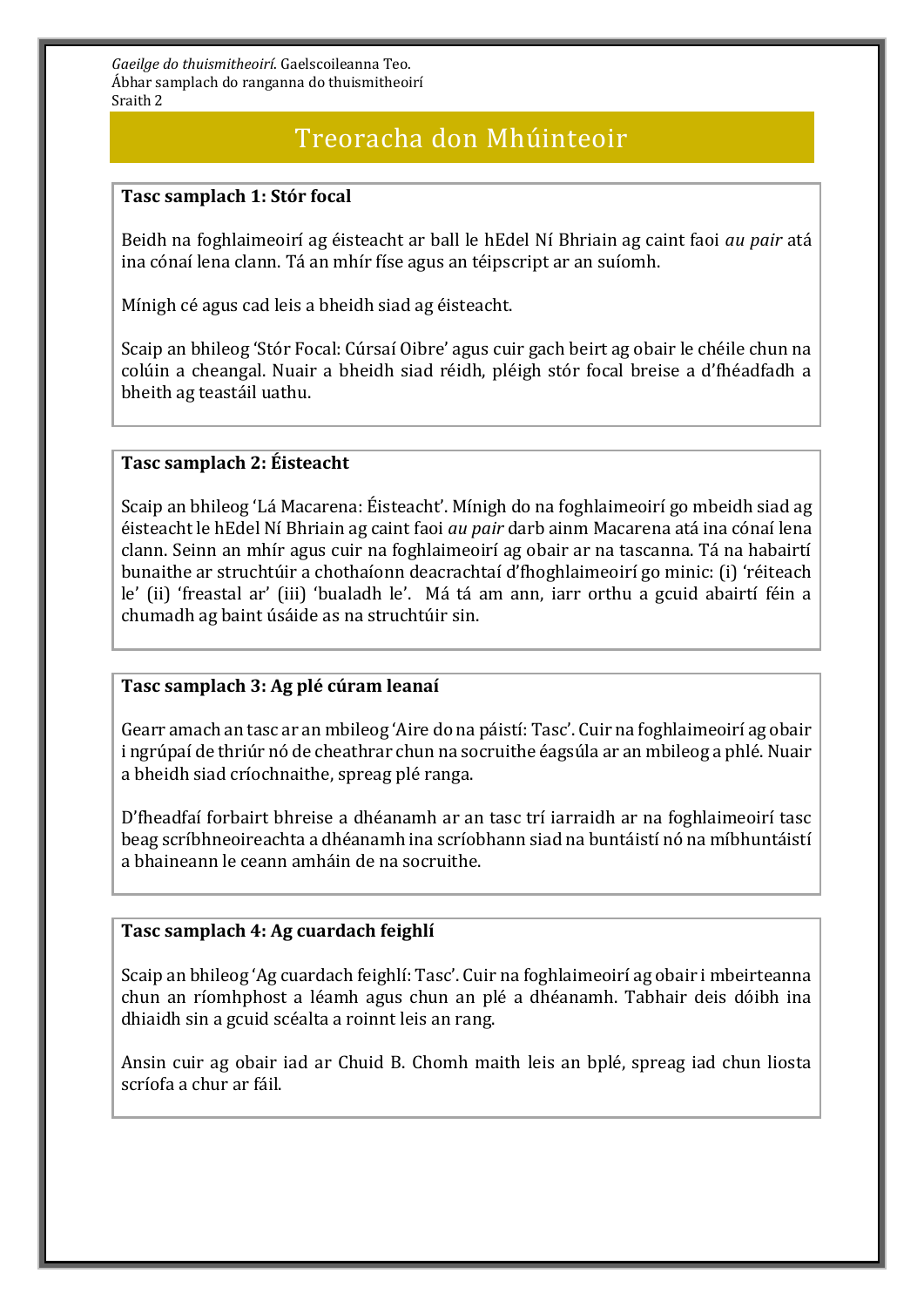### **Tasc samplach 5: Rólghníomhaíocht**

Gearr amach na róil atá ar an mbileog 'Ag cuardach feighlí: rólghníomhaíocht'. Cuir na foghlaimeoirí ag obair i mbeirteanna agus tabhair ról an duine do gach beirt – Carol do dhuine amháin agus Sinéad don duine eile. Eagraigh an rólghníomhaíocht tar éis roinnt ullmhúcháin agus ansin pléigh aon deacrachtaí a tháinig chun cinn.

### **Tasc samplach 6: Plé**

Scaip an bhileog 'Cúrsaí oibre: plé'. Cuir na foghlaimeoirí ag obair i mbeirteanna chun an plé a dhéanamh. Tabhair deis dóibh ina dhiaidh sin a gcuid tuairimí a roinnt leis an rang.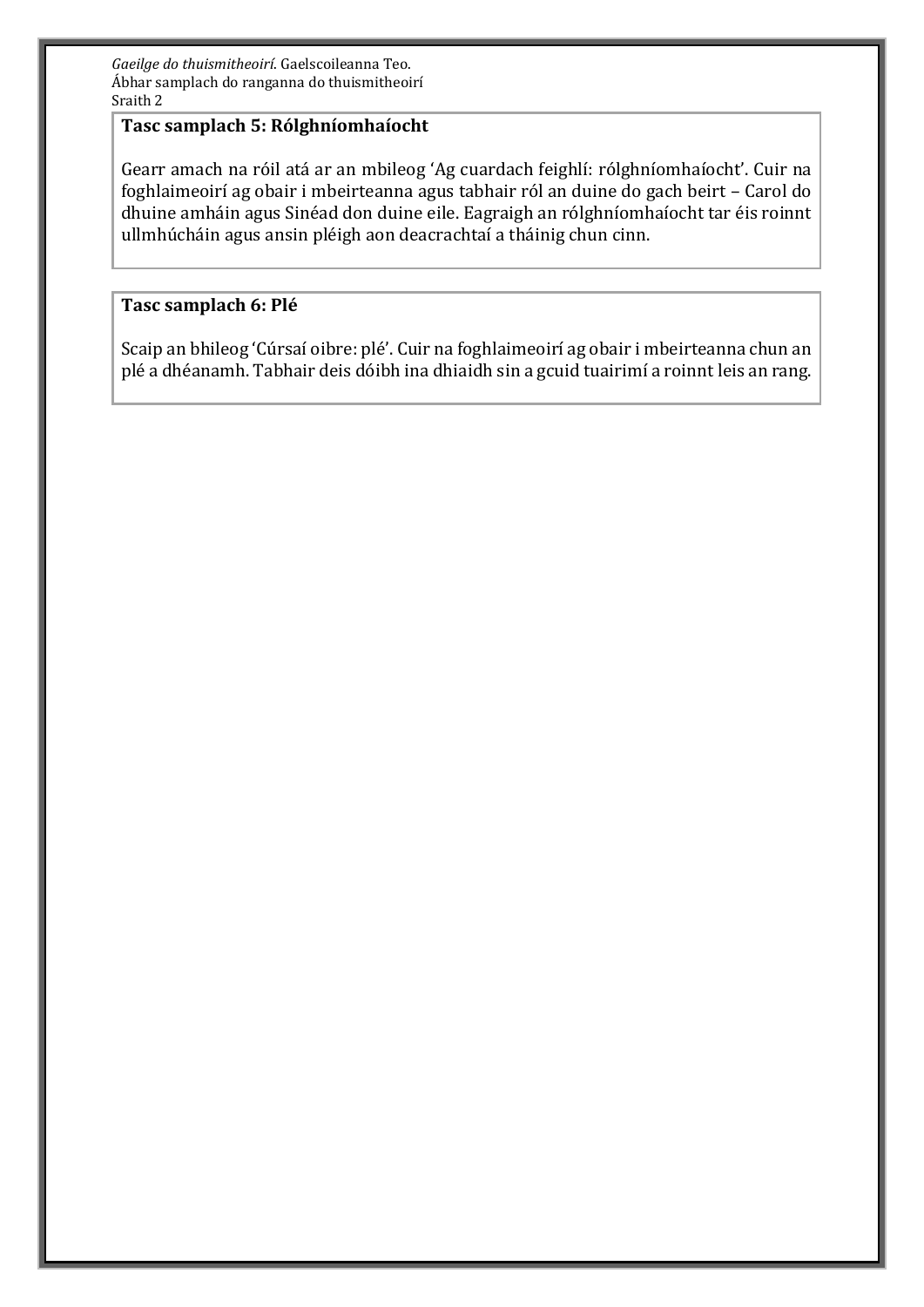# Stór Focal – Cúrsaí Oibre



**An bhféadfá Gaeilge a chur ar an méid sa bhosca thuas?**

## **Seo thíos stór focal a bhaineann le cúrsaí oibre. Déan iarracht an dá cholún a cheangal.**

| 1. post buan                               | a) colleagues              |
|--------------------------------------------|----------------------------|
| 2. post sealadach                          | b) a temporary job         |
| 3. post lánaimseartha                      | c) conditions              |
| 4. post páirtaimseartha                    | d) a manager               |
| 5. saoire máithreachais                    | e) unemployed              |
| 6. agallamh                                | flexible hours<br>f)       |
| 7. dífhostaithe                            | g) private / public sector |
| 8. bainisteoir                             | h) an interview            |
| 9. comhghleacaithe                         | i) a fulltime job          |
| 10. coinníollacha                          | maternity leave<br>i       |
| 11. uaireanta solúbtha                     | k) a permanent job         |
| 12. an earnáil phríobháideach /<br>phoiblí | l) a part-time job         |

|  |  | $\begin{array}{ccc} & & 5 \\ \end{array}$ | $\sim$ $\frac{17}{2}$ $\frac{19}{2}$ |  |  | $110$ $11$ $12$ |  |
|--|--|-------------------------------------------|--------------------------------------|--|--|-----------------|--|
|  |  |                                           |                                      |  |  |                 |  |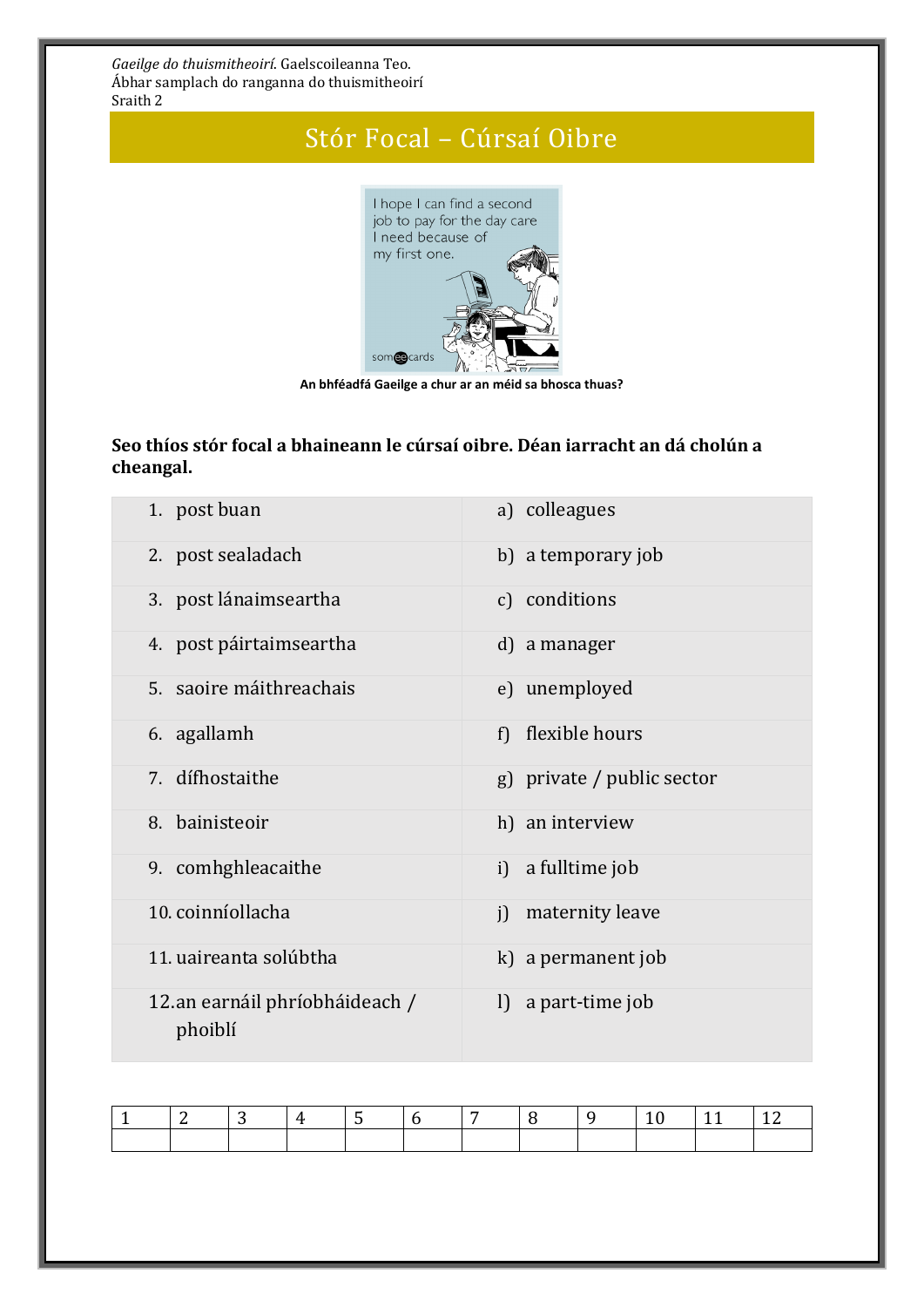# Lá Macarena: Éisteacht

Éist le hEdel ag cur síos ar an lá a bhíonn ag Macarena, an *au pair* atá ina cónaí léi. Cé mhéad a thuig tú?

Cad a dhéanann Macarena gach lá? Scríobh síos an méid tascanna agus is féidir leat.

\_\_\_\_\_\_\_\_\_\_\_\_\_\_\_\_\_\_\_\_\_\_\_\_\_\_\_\_\_\_\_\_\_\_\_\_\_\_\_\_\_\_\_\_\_\_\_\_\_\_\_\_\_\_\_\_\_\_\_\_\_\_\_\_\_\_\_\_\_\_\_\_\_\_\_\_\_

\_\_\_\_\_\_\_\_\_\_\_\_\_\_\_\_\_\_\_\_\_\_\_\_\_\_\_\_\_\_\_\_\_\_\_\_\_\_\_\_\_\_\_\_\_\_\_\_\_\_\_\_\_\_\_\_\_\_\_\_\_\_\_\_\_\_\_\_\_\_\_\_\_\_\_\_\_

\_\_\_\_\_\_\_\_\_\_\_\_\_\_\_\_\_\_\_\_\_\_\_\_\_\_\_\_\_\_\_\_\_\_\_\_\_\_\_\_\_\_\_\_\_\_\_\_\_\_\_\_\_\_\_\_\_\_\_\_\_\_\_\_\_\_\_\_\_\_\_\_\_\_\_\_\_

Tascanna:

Cén Ghaeilge a bhí ag Edel ar na frásaí seo thíos?

- 1. We get on very well with her.
- 2. She attends classes two nights a week.
- 3. She meets them often.

#### Anois, cuir féin agus do pháirtí Gaeilge ar na habairtí seo:

Aoife and Áine get on very well. I'd love to meet her. Seán doesn't get on with Kyle. Do they get on? We all attend an Irish class on Friday morning. I find it hard to get on with her. We meet each other every Saturday. Do you attend that class? I'd meet her if I had the time. I attended the class for a year and then I

stopped.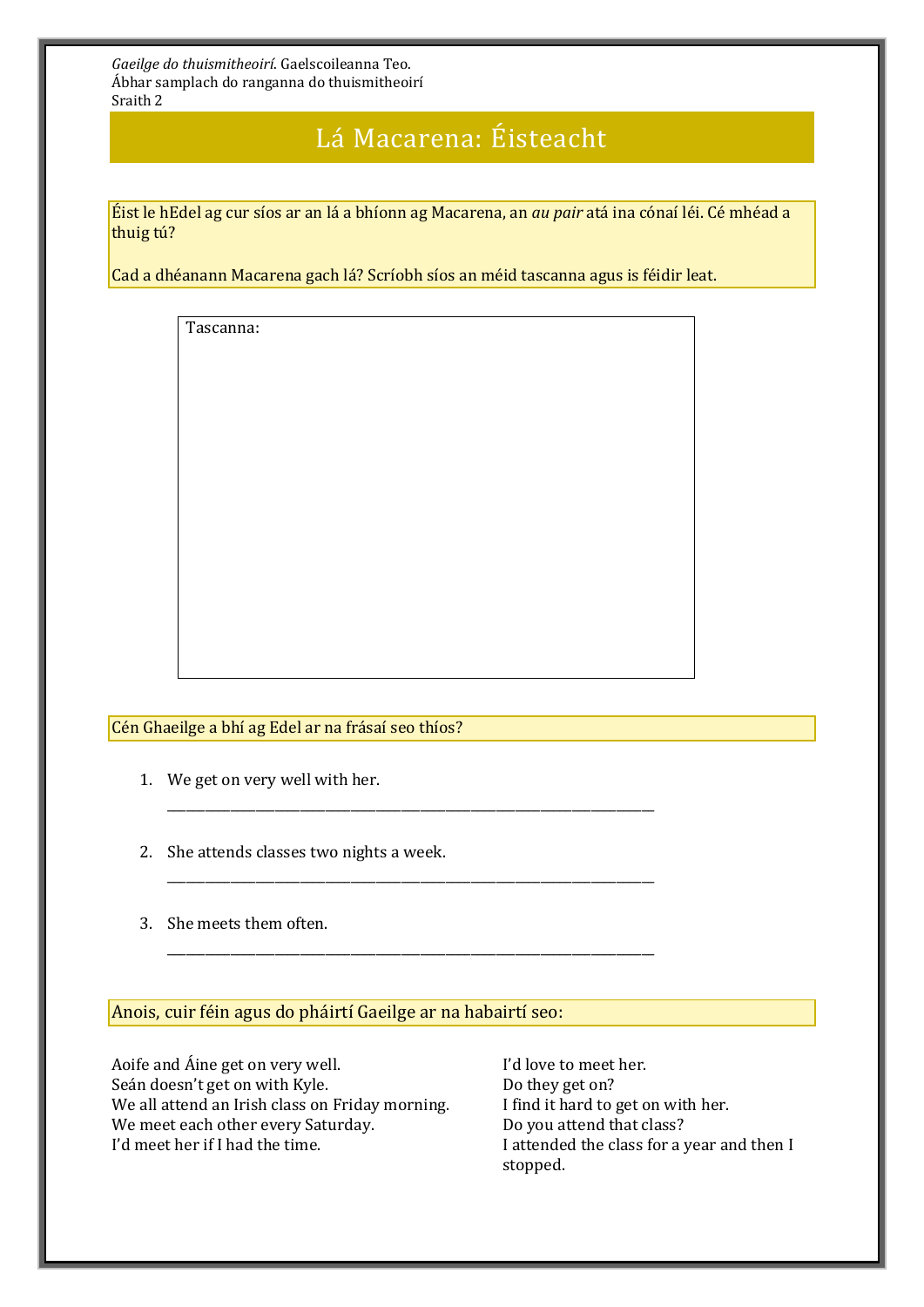



**Beidh tú ag obair i ngrúpa.** 

**Féachaigí ar na socruithe a bhaineann le cúram leanaí sna boscaí thíos. Cad iad na buntáistí agus na míbhuntáistí a bhaineann le gach ceann? Pléigí! Agus tugaigí cúiseanna!**

| Crèche nó naíolann       | Seantuismitheoir                        | Feighlí i dteach an<br>fheighlithe |
|--------------------------|-----------------------------------------|------------------------------------|
| Feighlí i do theach féin | Seirbhísí réamhscoile agus<br>iarscoile |                                    |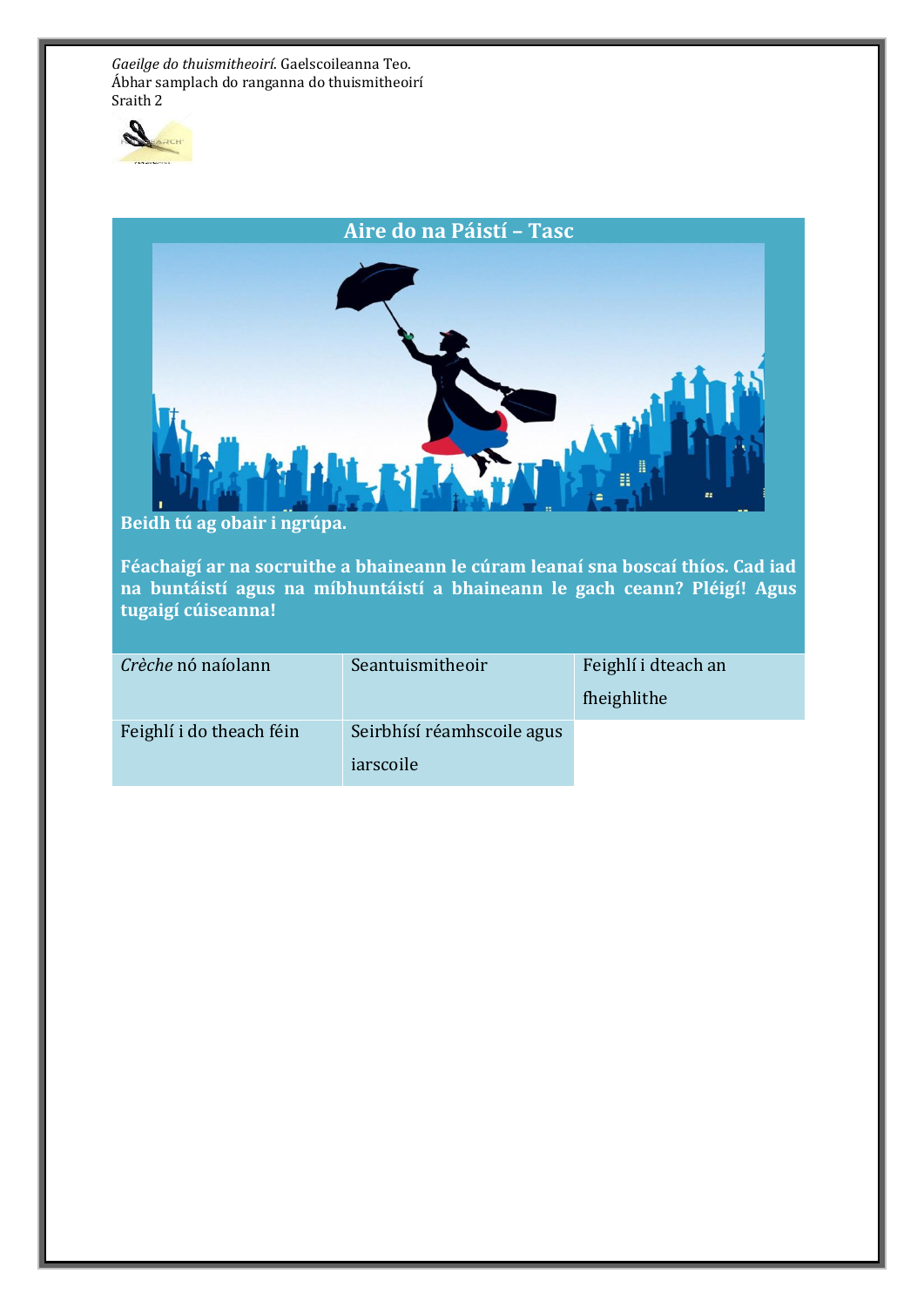# **Ag Cuardach Feighlí – Tasc**

**(a) Léigh an ríomhphost thíos a scríobh Siobhán go dtí a deirfiúr Aoife nuair a bhí sí ag lorg feighlí dá páistí. Ansin pléigh le do pháirtí an bhfuil aon scéalta mar sin agatsa faoi do pháistí féin.** 

'…Bhuel! An cuimhin leat an feighlí álainn ar bhuail mé léi? D'iarr mé uirthi teacht chun an tí chun bualadh leis an páistí. Táim ag súil go MÓR go nglacfaidh sí leis an bpost. D'fhéach Eimear uirthi agus dúirt sí léi gur breá léi a bheith ag piocadh a sróine! Chuir Áine ceist uirthi cé mhéad airgid a bheadh á fháil aici chun aire a thabhairt dóibh! Agus dúirt Seán léi go bhfuil mise an-chrosta mar Mhamaí. Hmm….tá súil agam go dtógfaidh sí an post!...'

**(b) Cad iad na tréithe ba mhaith leat a bheadh ag feighlí? Pléigh agus déan liosta le cabhair ó do pháirtí.**

**Anois smaoinígí ar an tréithe ba mhaith libh a bheadh ag na daoine seo a leanas:**

**(i) Múinteoir do pháiste (ii) Dlúthchara do pháiste (iii) Duine a thiocfadh ar laethanta saoire leat féin agus leis na páistí.**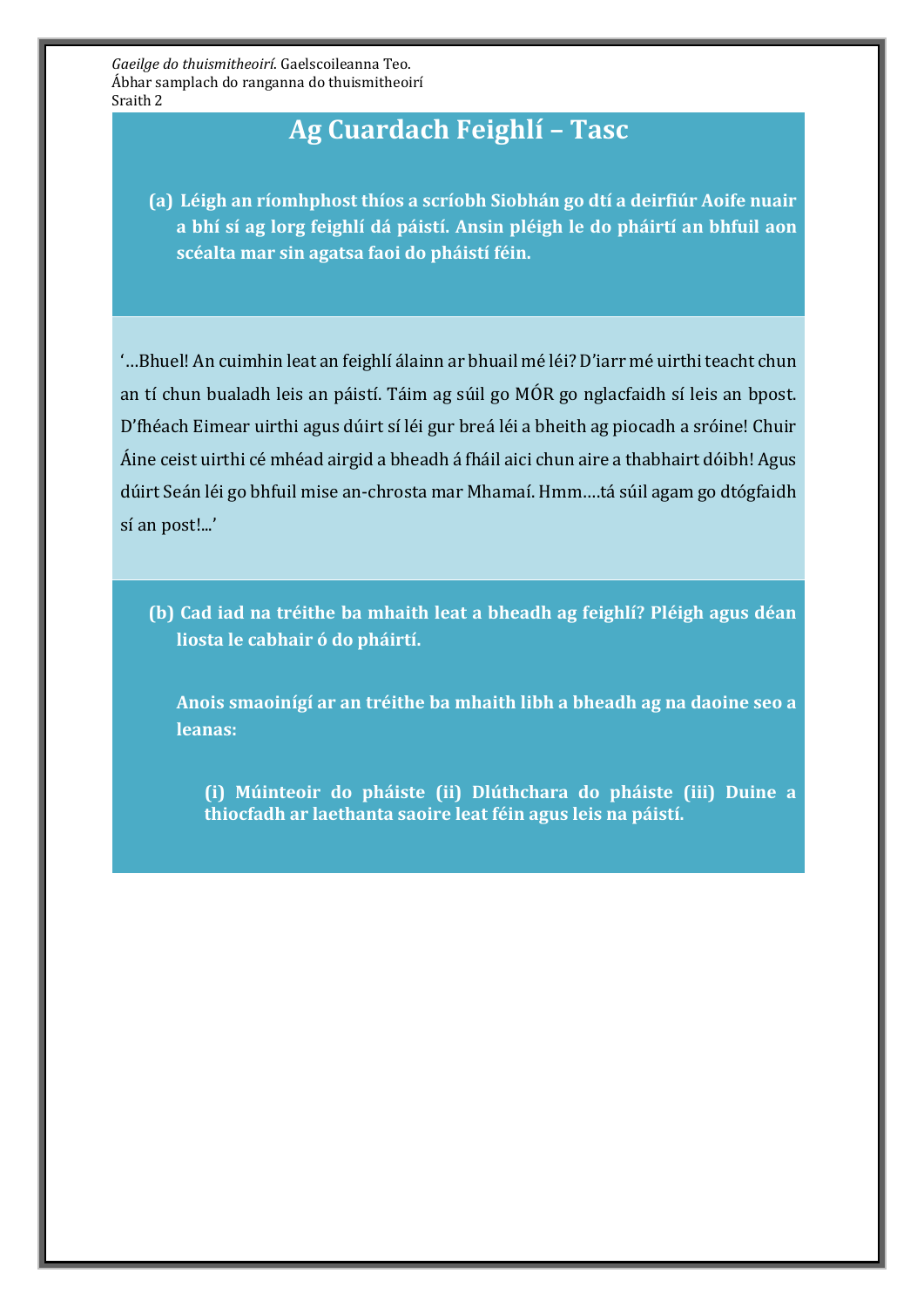

## **Ag Cuardach Feighlí – Rólghníomhaíocht**

### **Duine A: Feighlí – Carol**

**Is tusa Carol. Is feighlí linbh tú. Tá tú ag iarraidh aire a thabhairt do pháistí i do theach féin. Tá tú ag dul ag bualadh le Sinéad, bean atá ag lorg feighlí. Seo thíos eolas:**

- **Ba mhaith leat an samhradh ar fad a bheith saor agat.**
- **Is maith leat a bheith ag cócaireacht.**
- **Tá gairdín deas agat.**
- **Tá madra agat.**
- **Ba mhaith leat críochnú ag 5.30 p.m. gach lá.**
- **Creideann tú go bhfuil páistí an lae inniu millte!**

### **Bíodh an cruinniú agat le Sinéad.**

#### **Duine B: Tuismitheoir – Sinéad**

**Is tusa Sinéad agus tá tú ag lorg feighlí lánaimseartha. Tá tú ag lorg duine deas, eolas:**

- 
- **Tá beirt de na páistí ar scoil ach tá an leanbh is óige sa bhaile.**
- **Tá tú ag obair go lánaimseartha ó 9.00 a.m. – 5.30 p.m. Bíonn tú sa bhaile**
- 
- 
- **Ba mhaith leat go gcuirfeadh an feighlí béilí ar fáil.**